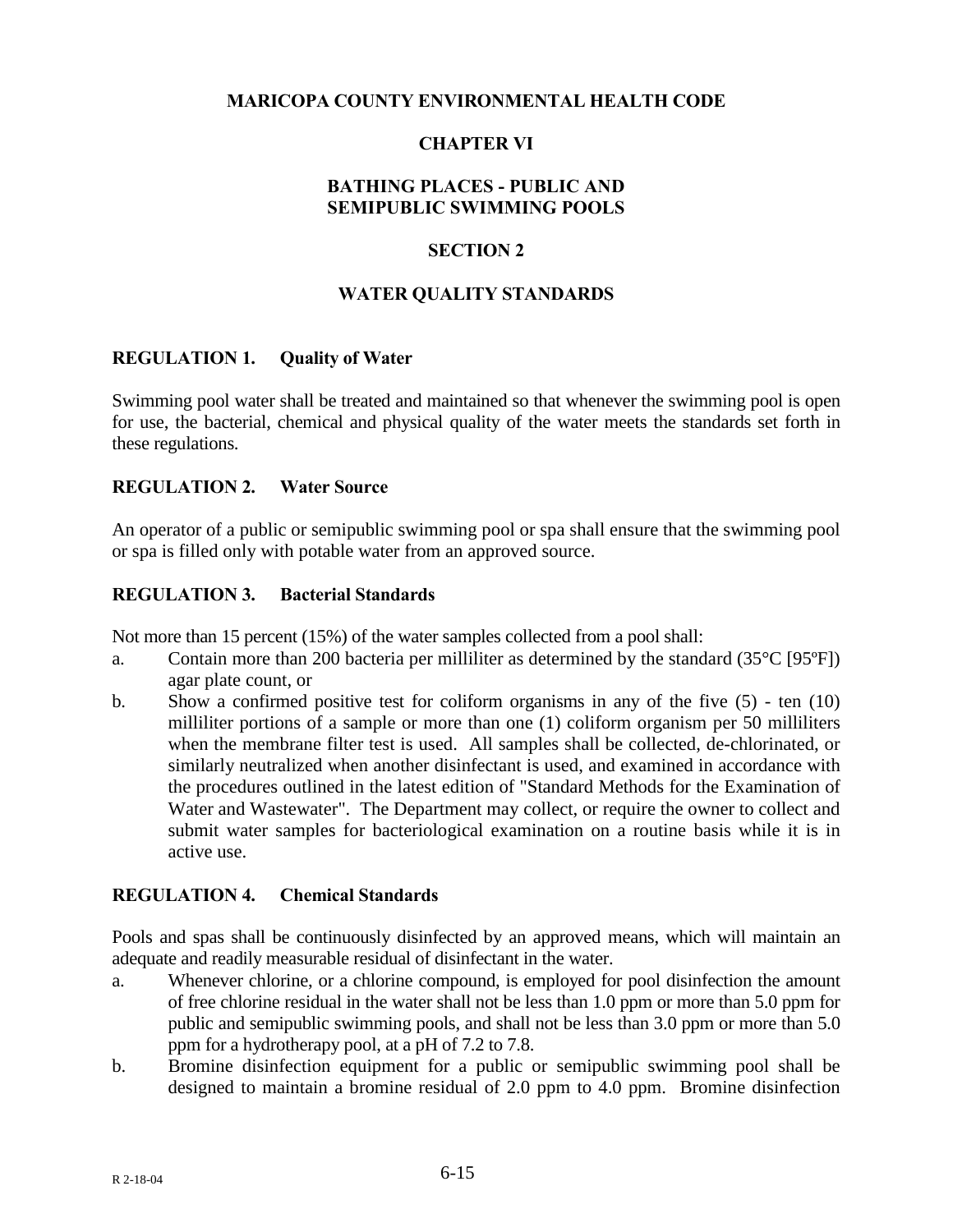equipment for a public or semipublic spa shall be designed to maintain a bromine residual of 3.0 ppm to 5.0 ppm.

c. Total alkalinity shall be maintained between 60 ppm and 180 ppm**.**  Whenever chlorinated isocyanurates or isocyanuric acid is applied to the water for stabilization, a level of 100 ppm or less shall be maintained. The procedure for determination of free chlorine residual shall be by the DPD method or any of the other procedures outlined in the latest edition of "Standard Methods for Examination of Water or Wastewater".

## **REGULATION 5. Physical Standards**

- a. The surface of the pool water shall be kept free of scum and floating debris. The bottom and sides shall be maintained free of sediment, dirt, slime and algae. Water shall be maintained free of turbidity and shall be sufficiently clear so that the main drain outlet is clearly visible to an adult standing on the pool deck, or that a Secchi Disk 200 mm in diameter when placed at the bottom of the pool at the deepest point is clearly visible to an adult standing on the pool deck.
- b. The temperature of heated water coming into a bathing place shall not exceed 104°F  $(40^{\circ}C)$ .

## **REGULATION 6. Tests**

All pools shall be equipped with approved test equipment to determine pH, disinfectant residual, total alkalinity and temperature. The chemical disinfection level, pH, total alkalinity, and temperature of the water shall be tested at least once daily and an operating log that includes the results of these tests shall be maintained for 12 months and made available to the Department, any other regulatory authorities, or a member of the public upon request.

# **REGULATION 7. Fecal Contamination in Public and Semipublic Swimming Pools and Spas**

- a. If solid feces are found in a public or semipublic swimming pool or spa, an operator of the swimming pool or spa shall ensure that:
	- 1. Each individual in the swimming pool or spa is required to exit the swimming pool or spa and the swimming pool or spa is closed,
	- 2. The feces in the swimming pool or spa are removed and disposed of in a toilet;
	- 3. The chemical disinfection level of the water in the swimming pool or spa is tested to determine whether the water complies with the water quality and disinfection standards in Section 2, Regulation 4; and
	- 4. The swimming pool or spa is not reopened until a test conducted under Subsection a., 3. indicates that the water complies with the water quality and disinfection standards in Section 2.
- b. If liquid feces are found in a public or semipublic swimming pool or spa, an operator of the swimming pool or spa shall ensure that:
	- 1. Each individual in the swimming pool or spa is required to exit the swimming pool or spa and the swimming pool or spa is closed;
	- 2. The swimming pool or spa is closed for at least 24 hours;